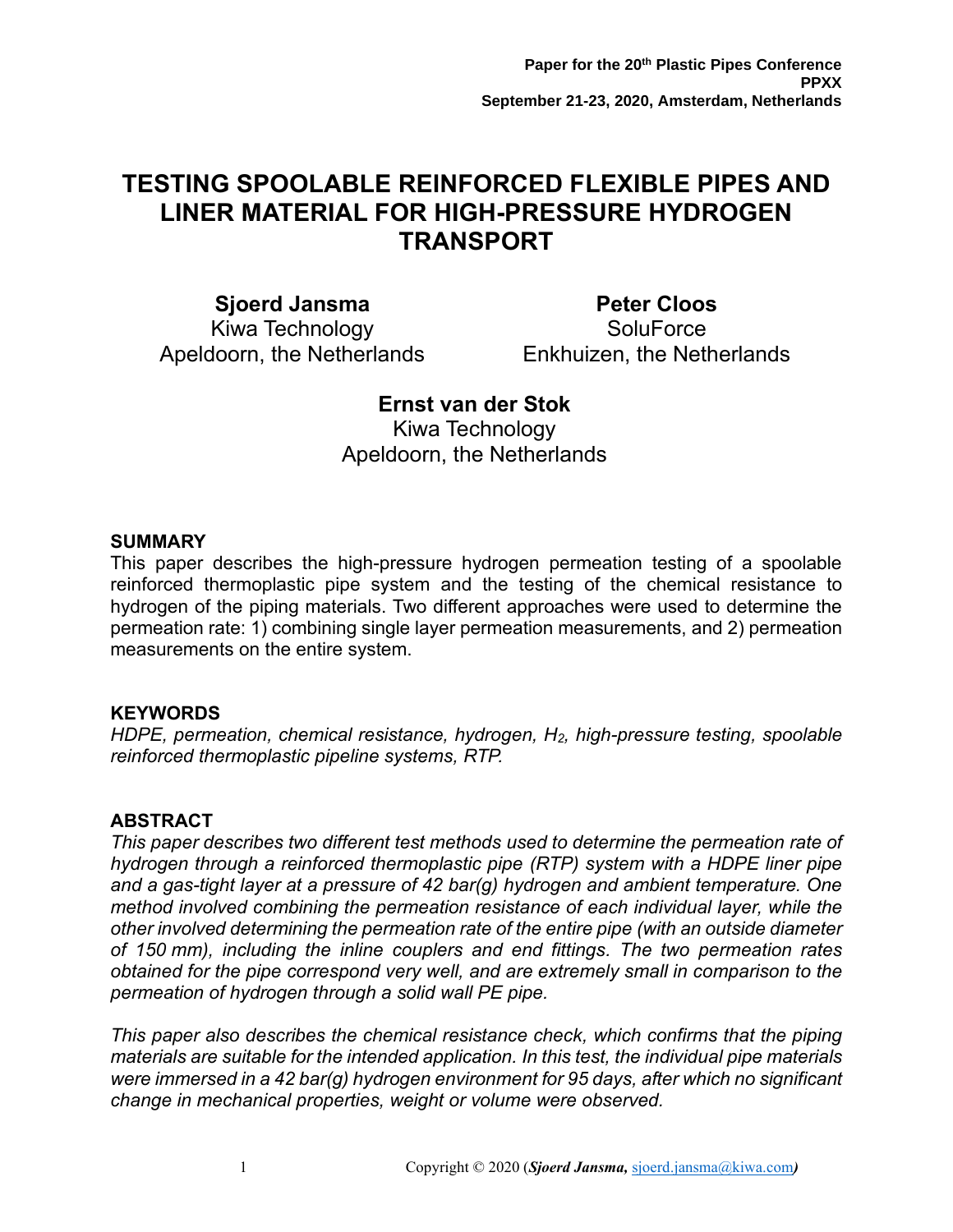*The results of the aforementioned tests have been combined with existing certifications, which has led to a covenant between the certification agency and producer. Based on this covenant, the actual application of RTP as the backbone of a hydrogen gas network in the northern Netherlands will be established.*

### **INTRODUCTION**

### Transport of hydrogen gas

The use of hydrogen gas is widely seen as a key component of the current energy transition. Hydrogen can be used as a renewable energy feedstock for industrial processes or as a substitute for fossil fuels. The increasing demand for hydrogen gas results in new opportunities, including the transport and distribution of this gas.

The use of polymers rather than steel pipes is often favored, due to the lower costs of construction and maintenance. Mature products for the high-pressure transport of gases and fluids include spoolable reinforced thermoplastic pipes (RTP, also known as Thermoplastic Composite Pipes (TCP) or Flexible Composite Pipes).

Using RTP pipes for the transport of hydrogen gas requires reconsideration and determination of the properties of the product when exposed to hydrogen, including the permeation resistance of the product and the chemical resistance of the piping materials.

### **THEORETICAL BACKGROUND**

### Permeation through a homogenous pipe

The movement of a permeate through a material is a process driven by a difference in concentration of the permeate. Permeation is often described by a combination of Fick's law of diffusion and Henry's law, which correlates the concentration of dissolved gas inside a material to the partial pressure. The transport of a gas through a homogeneous polymer pipe is dependent on [1] [2] [3]:

- The difference in the concentration of the permeate between two phases. At equal temperature, this correlates to the difference in partial pressure of the gas on the inside and outside of the pipe.
- The rate at which the permeate moves through the material, known as the permeation coefficient.
- The dimensions of the object separating both phases, in this case a cylindrical pipe.

The permeation of a gas through a homogenous pipe can be derived via [4] [5]:

$$
P_C = \frac{Q_P \times ln\left(\frac{r_L}{r_L - e_L}\right)}{2 \times \pi \times L \times \Delta P} \approx \frac{Q_P \times e_L}{(2 * r_L - e_L) \times \pi \times L \times \Delta P} (1)
$$

Where:

- P<sub>c</sub> is the permeation coefficient in  $[(ml*mm)/(m<sup>2*</sup>bar*day)]$
- $Q_P$  is the flow of permeated gas in  $[m]/day$
- $\bullet$   $r_{\text{L}}$  is the outer radius of the pipe in [mm]
- $\bullet$  e<sub>L</sub> is the wall thickness of the pipe in [mm]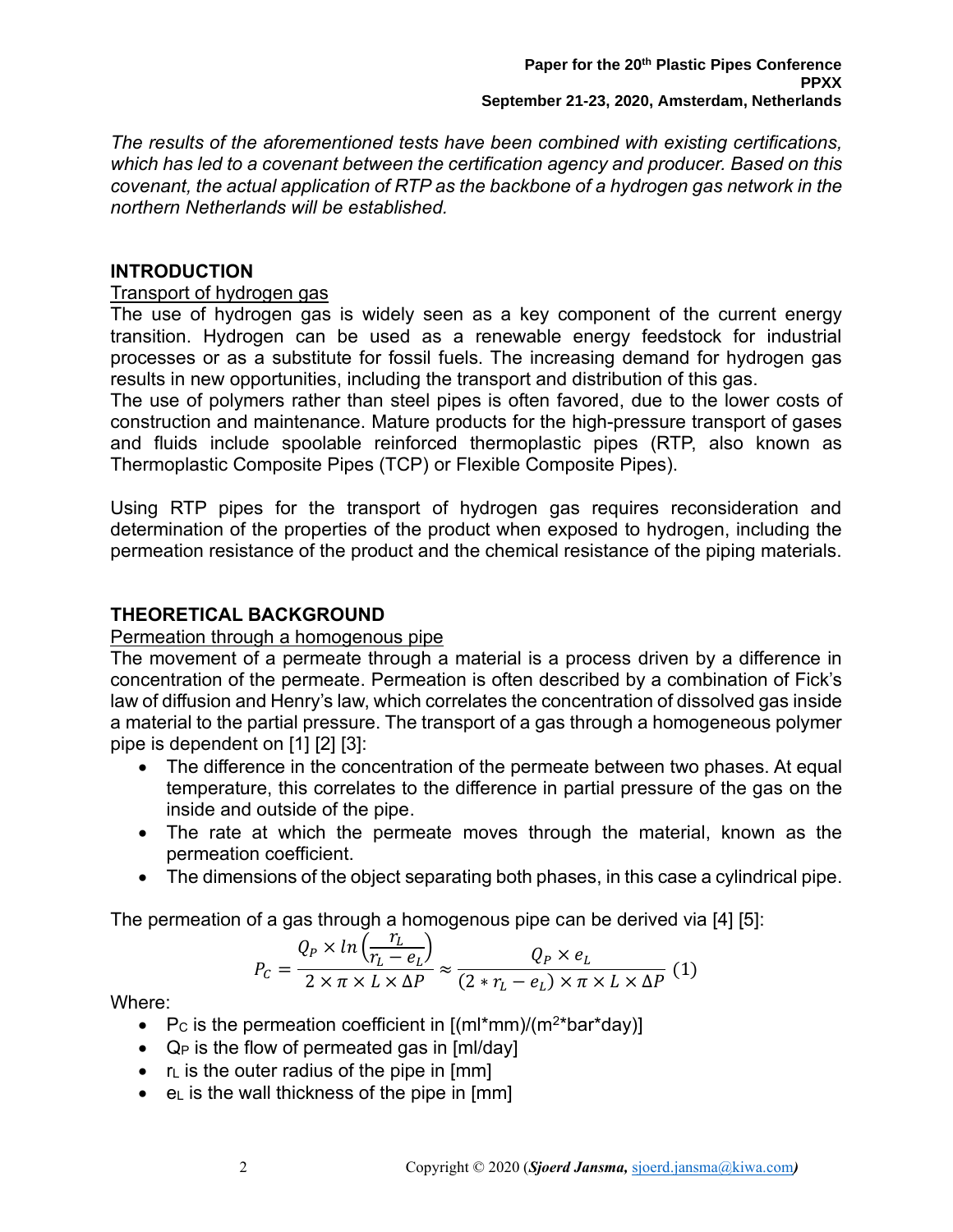- L is the length of the pipe in  $[m]$
- $\Delta P$  is the difference in partial pressure in [bara]

### Permeation through a multilayer pipe

The studied spoolable reinforced thermoplastic pipe is a multilayer pipe produced by SoluForce and coded as M570 H2T (see [Figure 1\)](#page-2-0). From the inside out, the pipe consists of the following elements:

- 1) Fluid-tight, corrosion-resistant liner
- 2) Aluminium gas-tight layer
- 3) Synthetic fiber reinforcement for strength
- 4) Ambient resistant white high-density polyethylene cover to protect against UV, abrasion and solar heating



<span id="page-2-0"></span>*Figure 1: The SoluForce H2T*

The permeation process in a multilayer system needs to be considered and equation (1) needs to be modified accordingly.

The movement of the permeate  $(Q_P)$  depends on the driving force  $(\Delta P)$  and the resistance of the pipe  $(R_P)$ . This can be expressed as  $[4]$ :

$$
\Delta P = Q_p \times R_p \quad (2)
$$

The dependence of the flow of an entity on both a driving force and a resistance is well-known in several scientific fields, for example:

• Electricity: where the electric current (I) is dependent on the difference in voltage  $(\Delta V)$  and the resistance  $(R)$  via:

$$
\Delta V = I \times R \ (3)
$$

• Thermodynamics: where the heat flow (Q) is dependent on the difference in temperature ( $\Delta T$ ) and the thermal resistance ( $R_{\theta}$ ) via:

$$
\Delta T = Q \times R_{\theta} \ (4)
$$

These fields have combined the influence of multiple resistances on the overall flow through a series circuit. This is also applicable to permeation, as shown by the equations below. A similar approach can be applied to parallel circuits.

| Electricity: | $\Delta V = I \times (R_1 + R_2)$ (5)                   |
|--------------|---------------------------------------------------------|
| Heat:        | $\Delta T = Q \times (R_{\theta,1} + R_{\theta,2})$ (6) |
| Permeation:  | $\Delta P = Q_P \times (R_{P,1} + R_{P,2})$ (7)         |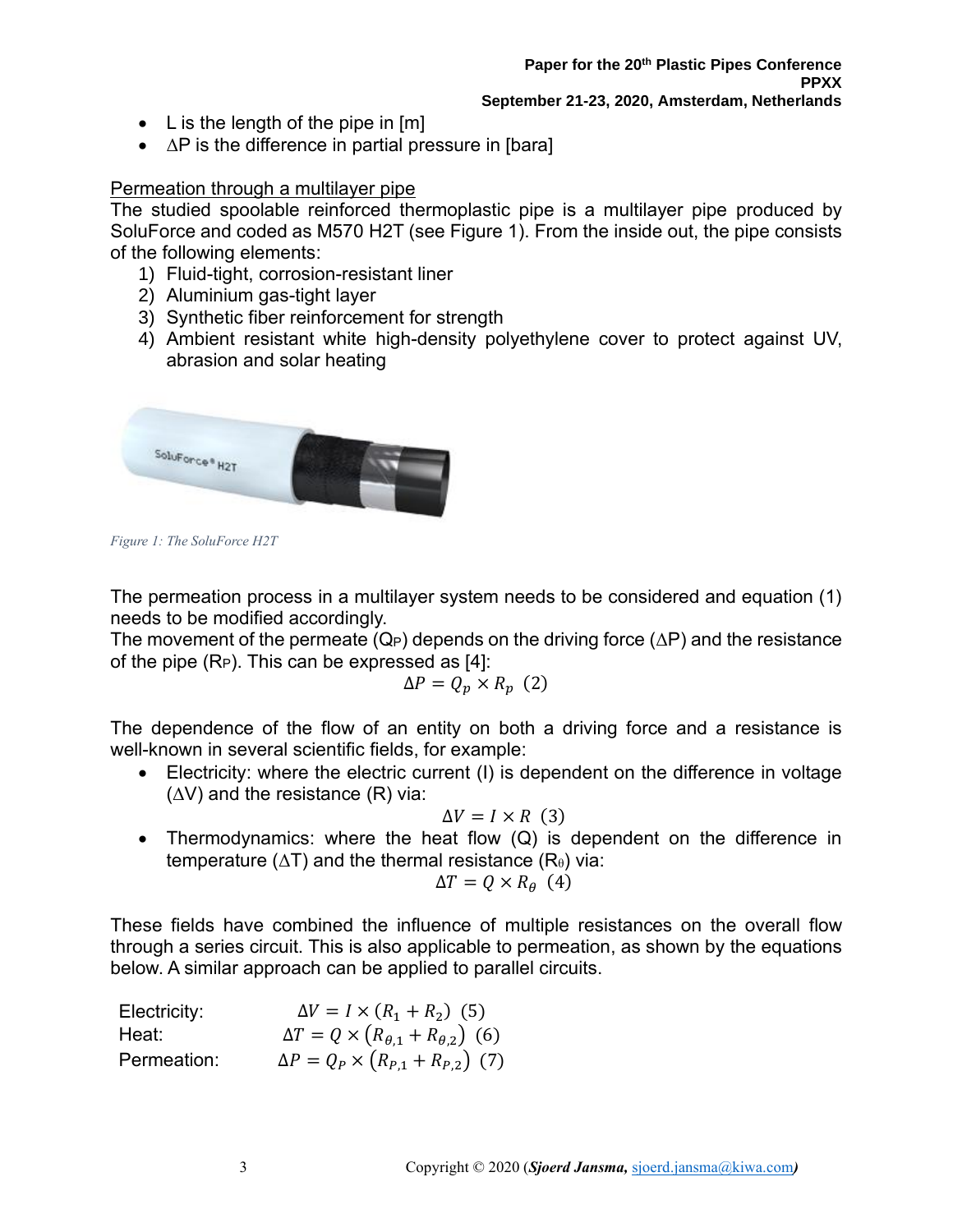#### **Paper for the 20th Plastic Pipes Conference PPXX**

#### **September 21-23, 2020, Amsterdam, Netherlands**

The movement of a gas through a multilayer pipe with *n* layers can be derived by combining equation (1) and (7) via:

$$
Q_P = \Delta P \times \left(\sum_{i=1}^n R_{P,i}\right) \approx \Delta P \times \left(\sum_{i=1}^n \frac{e_L}{(2 * r_L - e_L) * \pi * L * P_{C,i}}\right)
$$
(8)

By combining the resistance of each individual layer, one can thus determine the permeation rate of the entire multilayer pipe. The resistance of each individual layer can be estimated by consulting literature or determined by performing permeation experiments on each individual layer. However, it is also possible to perform a permeation experiment on the entire multilayer pipe. Both the combined permeation resistance of each individual layer and the permeation of the entire system were used to determine the permeation rate for the RTP.

#### Permeation through accessories

The RTP system tested includes not only the multilayer pipe but also the accessories used to make inline connections and end fittings to connect the system to various facilities. Due to the irregular shape of these accessories, it is not possible to accurately determine their permeation rate using only the permeation resistance of each individual material. As such, the complete inline coupling and end fittings were used in the permeation experiments.

### Chemical resistance

Literature sources such as [6] and [7] indicate the chemical resistance of the piping materials to hydrogen, with no change in material properties being expected. To provide additional assurance, the change in material properties due to the influence of hydrogen gas was determined. The performed exposure test served only as a chemical resistance check.

### High-pressure permeation

The permeation coefficient is corrected for the partial pressure. One would therefore expect that the permeation coefficient would be independent of the pressure. However, pressures much higher than standard conditions do not automatically obey Henry's law of proportionality [1] [8] [9]. This includes this case, in which the RTP system is intended to transport hydrogen at a pressure of 42 bar(g). This high pressure can affect the material properties and influence the permeability of the layers via two conflicting processes [10]:

- 1. The high pressure compresses the polymer and reduces the segmental motion. This reduces the diffusion rate of the gas through the polymer material and thus reduces the permeation rate.
- 2. The gas enters the polymer and enlarges the matrix, thus increasing the free volume. This results in an increase in segmental motion and therefore an increase in diffusion rate, and therefore an increase in permeation rate.

It is not known which process is dominant. The experiments were performed at the designed operating pressure of 42 bar(g) to exclude possible influences from pressure.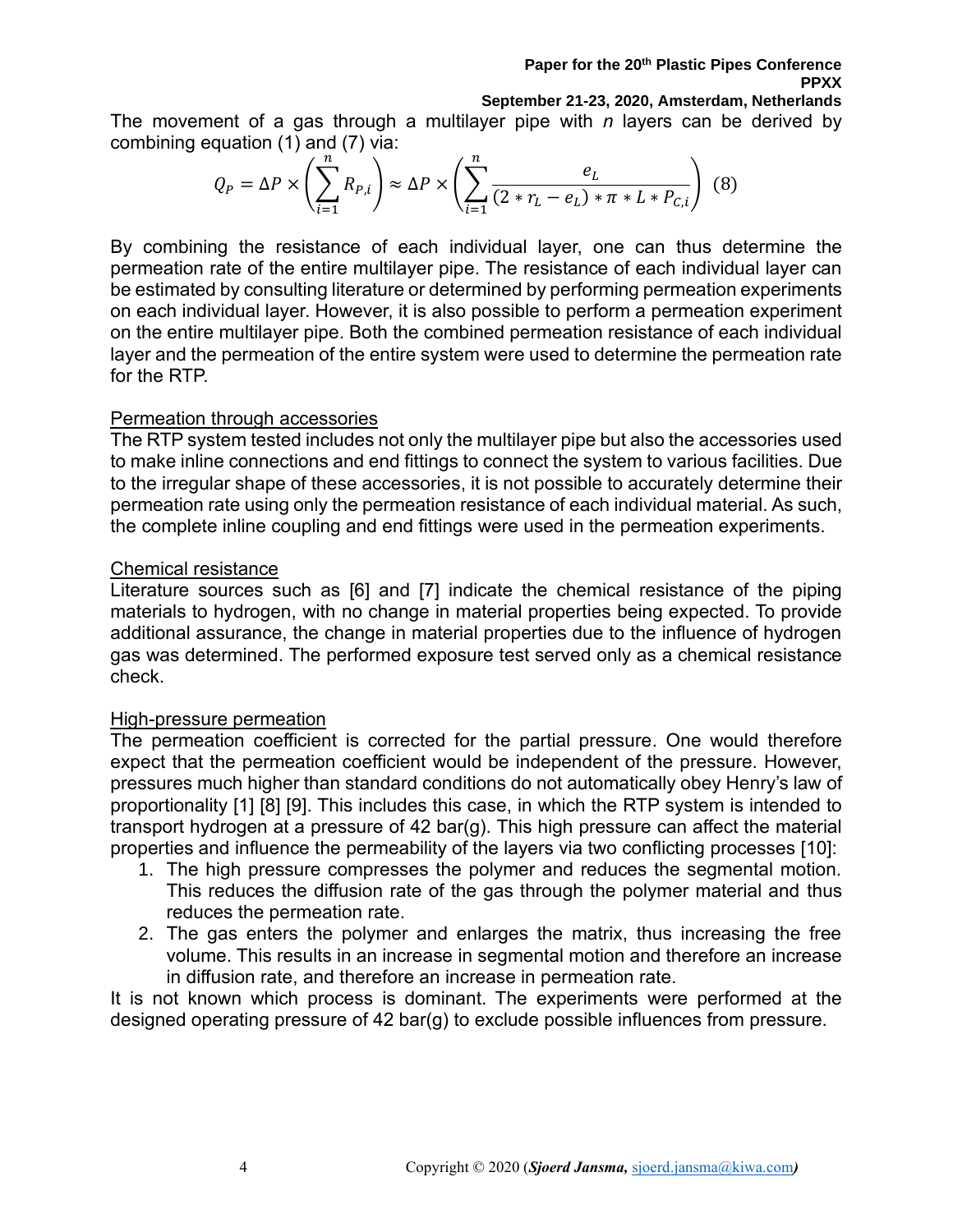# **EXPERIMENTAL**

### Permeation of the individual layers

Part of the permeation behavior of the RTP materials was measured in an earlier project and is known. The unknown material was also tested. A disk-shaped specimen with a diameter of 60 mm and a thickness of 1 mm was placed inside a metal container. The disk was pressurized in the container on one side (primary side) with hydrogen at 42 bar(g). The other side (secondary side) was filled with air at atmospheric pressure. To prevent bending of the disk, the disk was supported in the middle by a labyrinth (see [Figure 2\)](#page-4-0) with an open surface area of 11.95 cm<sup>2</sup>. Because the volume on the secondary side of the disk was kept constant, the pressure on the secondary side increased due to permeation. This increase in pressure was measured with a pressure sensor. At a certain point, the pressure was relieved via a safety valve, after which the pressure increased again.



<span id="page-4-0"></span>*Figure 2. Test setup for the permeation of the disks. Left: a schematic diagram of the method, showing 42 bar(g) hydrogen on top (primary side), with the pressure difference due to permeation being measured on the bottom (secondary side). Right: one opened container with labyrinth to support the disk (right), and a hole to pressurize the disk (left).*

The measurement was performed five times. The volume at atmospheric pressure and ambient temperature was calculated from the pressure by means of separate calibration measurements. By considering the thickness of the disk  $(e_A)$ , the open surface area of the labyrinth (A<sub>M</sub>), the partial pressure difference ( $\Delta P$ ) and the flow of permeated gas (Q<sub>PA</sub>), the permeation coefficient  $(P_{C,A})$  can be calculated as follows:

$$
P_{c,A} = \frac{Q_{P,A} \times e_A}{A_M \times \Delta P} \quad (13)
$$

This test setup has similarities to the test setups described in [1] and [3].

# Permeation of the multilayer pipe and the accessories

The permeation rate of three different components of the RTP piping system was measured for:

- 1. The spoolable pipe
- 2. The inline coupling, where an inline connection between two pipes is made
- 3. The end fitting, i.e. the end connection between the RTP pipe and the facility, for example

Each component was tested in duplicate.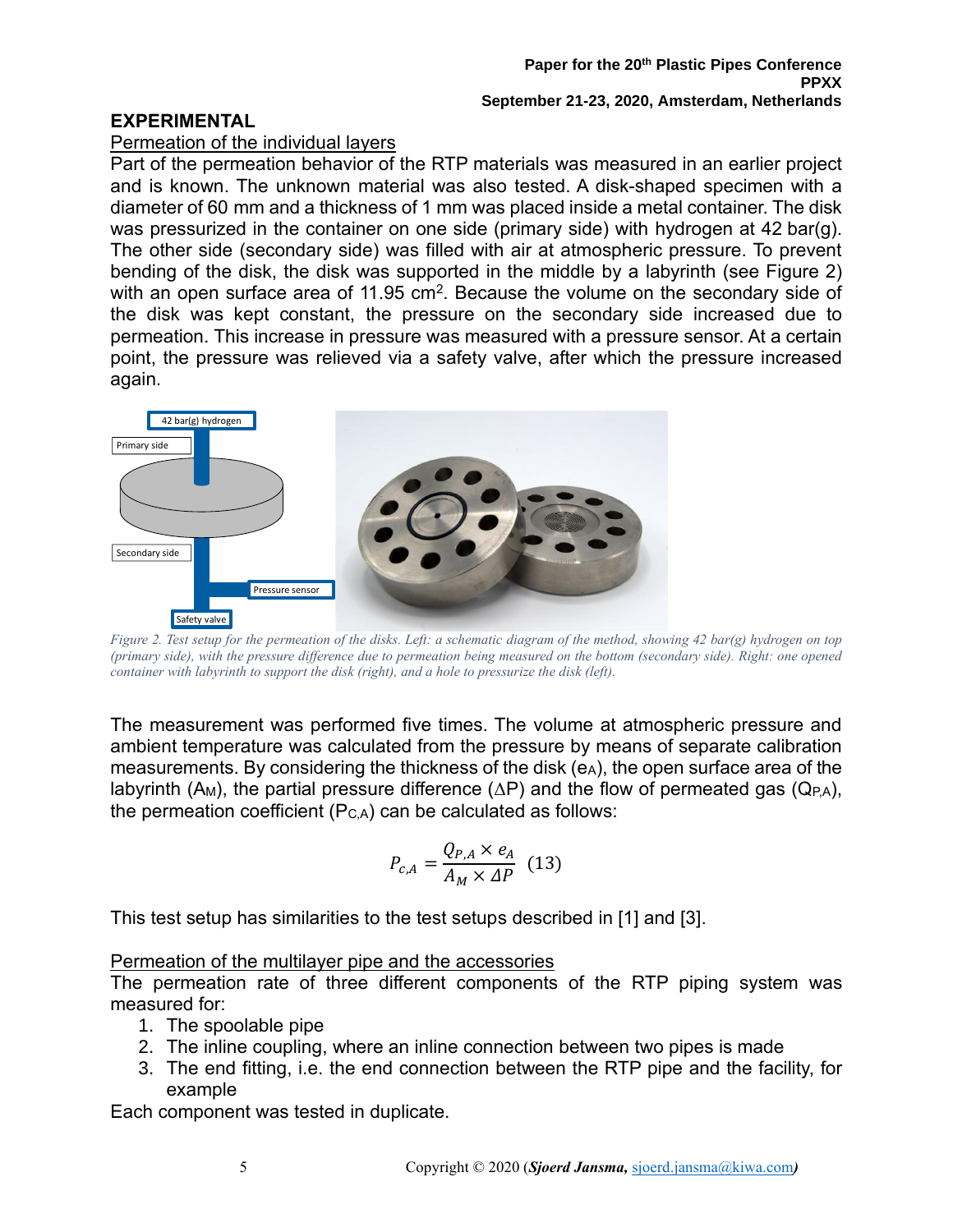Jacket pipes were installed around each component (see [Figure 3\)](#page-5-0) and flushed with 99.999% pure nitrogen and left at a small overpressure. The piping systems were subsequently flushed with pure hydrogen and pressurized to 42 bar(g).

Because the internal volume of the jacket pipes and the external volume of the components was known, the annular volume was also known. The concentration of hydrogen in the annular volume was measured at specific times using a mass spectrometer. A short piece of spoolable pipe was present in the jacket pipe of both the inline coupling and the end fitting. The permeation rate of the component was corrected for this. This means that the given permeation rates are for the inline coupling and end fitting only.

After an initial phase without any permeation (the time lag), accumulation inside the metal jacket pipe started after some days. After somewhat more time, a stationary permeation phase was reached in which a linear increase in concentration occurred over time. The permeation rate (in [ml] hydrogen per  $\lceil \text{day} \rceil$  at 42  $\lceil \text{bar}(q) \rceil$ ) was calculated from the slope of this part of the curve. The given volume was applicable at ambient temperature and atmospheric pressure. This permeation rate was applicable for one end fitting or inline coupling. The permeation rate for spoolable pipes was corrected for the length of the pipes (in [ml] hydrogen per [day] per [meter] at 42 [bar(g)]).



*Figure 3. Overview of the test setup for two piping systems (A and B). Jacket pipes 1 and 4 contain the end fittings. Jacket pipes 2 and 5 contain the inline couplers. Jacket pipes 3 and 6 contain the pipe itself.*

#### <span id="page-5-0"></span>Chemical compatibility

Dog-bone-shaped specimens of the liner material and gas-tight layer and two batches of synthetic fibers were placed inside two similar compartments. Both compartments were flushed and filled with pure hydrogen gas and pressurized to 42 bar(g).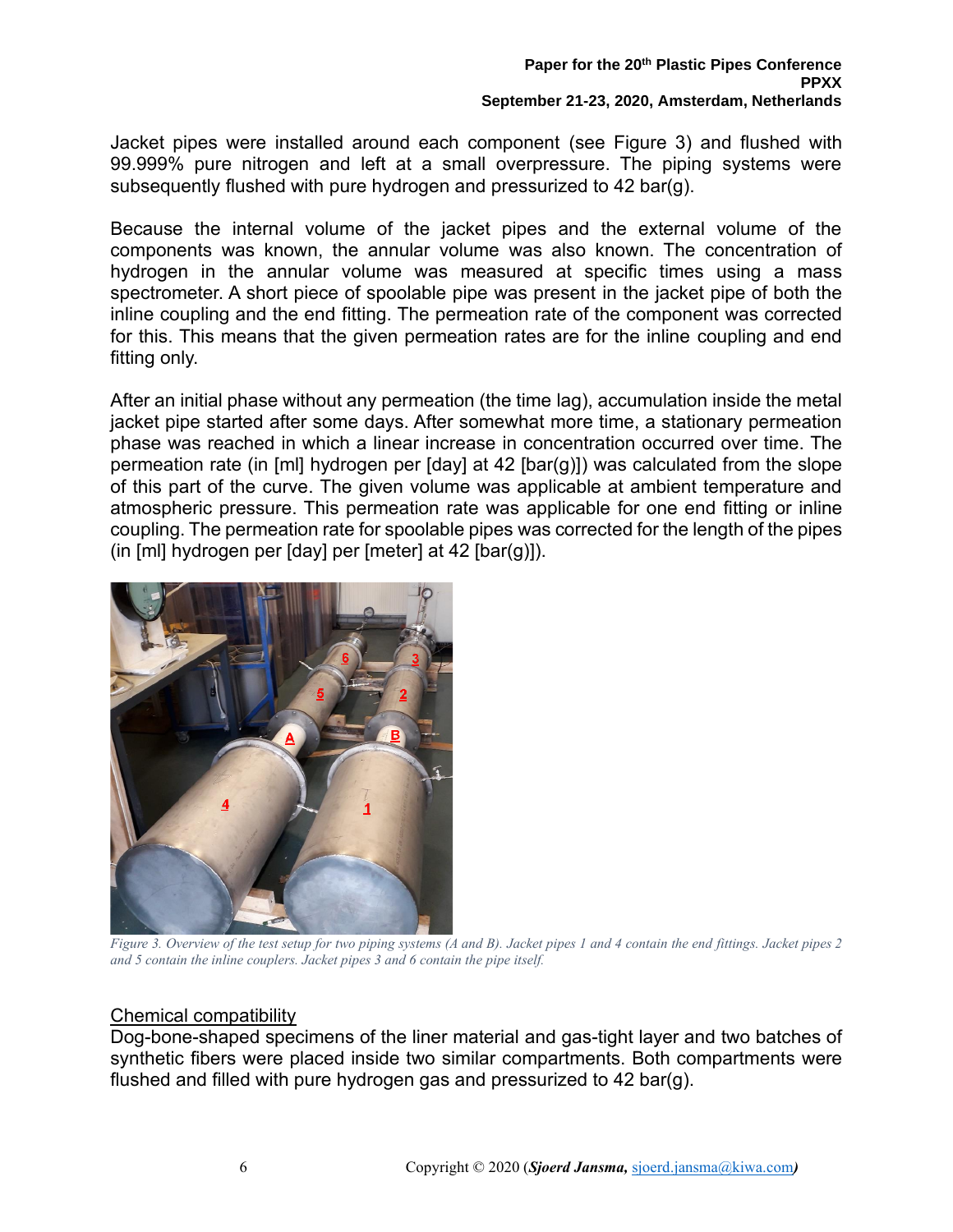**September 21-23, 2020, Amsterdam, Netherlands**

After 2,300 hours (95 days), the samples were removed from the compartments. The samples were removed in three phases to ensure that the samples were tested within six hours of removal from the 42 bar(g) hydrogen environment.

The test specimens of the liner material and gas-tight layer were weighed, the dimensions were measured, and the tensile properties were determined. The synthetic fibers were tested using a tensile test. The material properties were compared to the properties of non-exposed reference specimens.

# **RESULTS**

# Permeation of the individual layers

The accumulated hydrogen volume (calculated from the pressure) in the secondary side of the test setup of a single RTP material specimen is given in [Figure 4.](#page-6-0) For measurement 1, a few datapoints are clear outliers, because a high volume (pressure) was measured, after which the volume (pressure) dropped again. These high data values have been omitted. No straight slope could be obtained for measurement 2. This entire measurement has therefore been omitted. For measurement 5, the datapoints up to the point at which the pressure dropped below 40 bar(g) on the primary side have been used.

The data in [Figure 4](#page-6-0) is corrected for the actual partial pressure during the measurement, thickness of the test specimen, and surface area. The square of the Pearson product moment correlation coefficient (RSQ) of all slopes in [Figure 4](#page-6-0) (permeation coefficient) is favorably high, between 0.999 and 1.000 (very close to the maximum 1, indicating a perfect correlation).



<span id="page-6-0"></span>*Figure 4. The accumulated hydrogen in the test setup over time, corrected for the partial pressure, thickness of the disk and surface area of the disk. The non-blue lines are datapoints used for the calculation of the permeation coefficient.*

The RTP pipes are delivered on rolls of 400 m in length. Using the permeation coefficients (partly obtained from literature) and dimensions of the individual piping layers, and equation (8), one can derive the permeated volume of hydrogen through 400 m RTP at 42 bar(g) during a period of one year. This is equal to 9.9 liters of hydrogen at ambient pressure and temperature.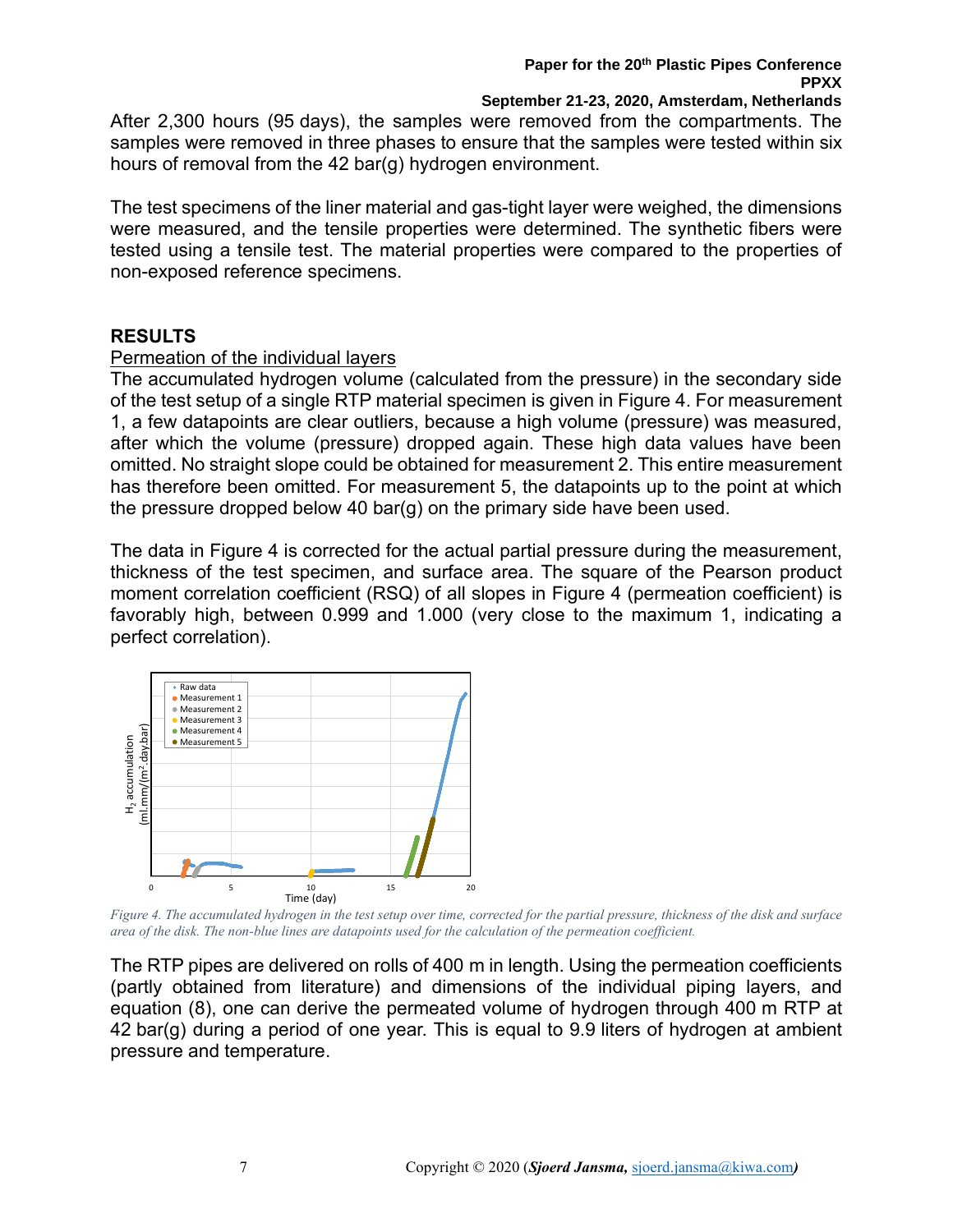#### Permeation through the multilayer pipe and accessories

The accumulated hydrogen volume in the metal jacket pipes is presented in [Figure 5.](#page-7-0) [Figure](#page-7-1) 6 shows the same graph but with a different accumulation scale.

The end fitting in test setup B had much less accumulation in the jacket pipe than the end fitting in test setup A. The accumulation in both the inline coupling and the spoolable pipe was very similar in both test setups. A visual inspection was performed after disassembly. No differences between the two test setups, nor the end fittings, that could contribute to the observed difference could be found.

The steady state appears to be reached after 40 days. The permeation rate (slope in [Figure 5](#page-7-0) and [Figure](#page-7-1) 6) and the square of the Pearson product moment correlation coefficient (RSQ) of the slope is given in [Table 1.](#page-7-2) These values are valid at ambient temperature and 42 bar(g) internal pressure. The RSQ of all slopes is favorably high (very close to the maximum 1, indicating a perfect correlation).





<span id="page-7-0"></span>*Figure 5. The accumulated hydrogen in the metal jacket pipes over time. The dashed lines are a linear regression over the five last measured points.*

<span id="page-7-1"></span>*Figure 6. As [Figure 5,](#page-7-0) but with adjusted vertical axis. The accumulated hydrogen in the metal jacket pipes over time. The dashed lines are a linear regression over the five last measured points.*

<span id="page-7-2"></span>

|  |  |  |  | Table 1. The permeation coefficient and the RSQ of the different components (see Figure 5 and Figure 6). |  |  |  |
|--|--|--|--|----------------------------------------------------------------------------------------------------------|--|--|--|
|  |  |  |  |                                                                                                          |  |  |  |

| <b>Component</b>  | <b>Permeation rate (ml/day)</b> | <b>RSQ of the slope</b> |
|-------------------|---------------------------------|-------------------------|
| Spoolable pipe A  | $0.0525*$                       | 0.960                   |
| Spoolable pipe B  | $0.0357*$                       | 0.983                   |
| Inline coupling A | 0.363                           | 0.995                   |
| Inline coupling B | 0.326                           | 0.997                   |
| End fitting A     | 14.9                            | 0.994                   |
| End fitting B     | 0.432                           | 0.989                   |

\* *These values have been corrected for the length of the measured pipe (which was 610 mm), so the unit is in fact ml/(m∙day).*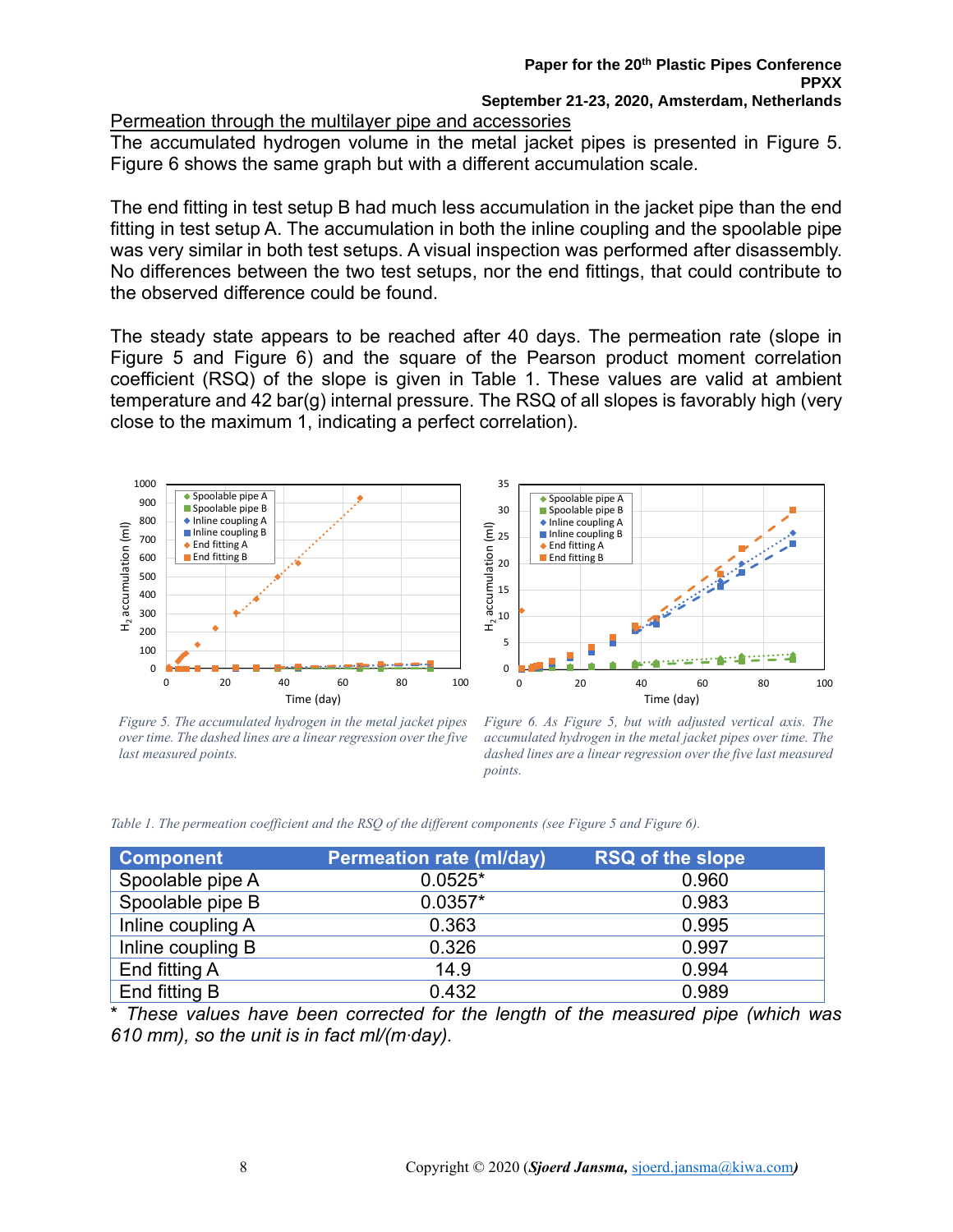Using the permeation rate for spoolable pipe A, one can derive the permeated volume of hydrogen through 400 m RTP at 42 bar(g) during a period of one year. This is equal to 7.7 liters at ambient pressure and temperature.

This value, derived using a completely different method of measuring, is very similar to the value found by combining the permeation resistance of the individual layers (9.9 liters of hydrogen per year over 400 meters).

#### Chemical compatibility

[Figure 7](#page-8-0) shows the ultimate strength of the liner material and gas-tight layer, and the breaking force of the gas-tight layer and both batches of the synthetic fibers relative to their respective reference measurements (reference is 100%). No statistically significant difference, based on the 95% two-tailed T-test, can be observed between the reference measurements and the measurements after exposure. This also applies to the other measured material properties, including the E-modulus, strain at break, yield stress, dimensional measurements and weight measurements (Data for these tests is not shown in this paper).



<span id="page-8-0"></span>*Figure 7. Histogram with the ultimate strength of the liner material and gas-tight layer specimens and breaking force of the gastight layer and the synthetic fiber specimens relative to their respective reference measurements. The standard deviation is indicated as a black bar.*

# **PERMEATION COMPARISON**

By using the highest values in [Table 1,](#page-7-2) the permeation volume of hydrogen of various designs of the RTP system can be calculated. As an example:

One kilometer of the piping system contains two inline connectors and two end fittings. Over a period of one year, 30.3 liters of hydrogen will permeate over the entire system: (0.0525 ∙ 1000 + 0.363 ∙ 2 + 14.9 ∙ 2) ∙ 365 / 1000 = 30.3 liters.

The permeation of hydrogen through a PE 100-RC pipe was measured in an earlier study [11]. Using this permeation coefficient of 126.8 (ml∙mm)/(m2∙day∙bar) and a ø110 mm SDR 11 pipe at 2 bar(g), 1.745 liters of hydrogen would permeate through a pipe of 400 meters annually. This is about 175 times more than an RTP at 42 bar(g).